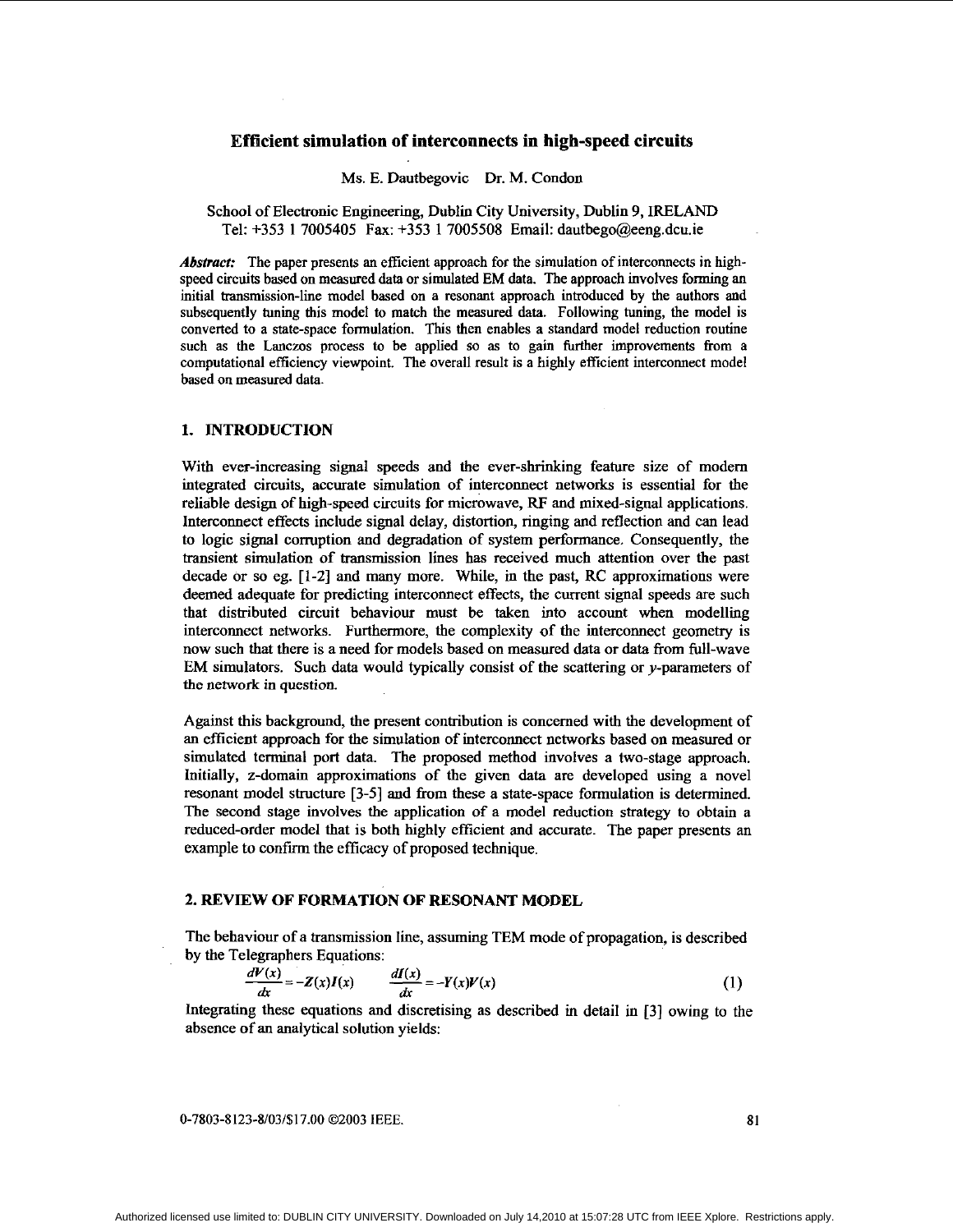$$
V(k) = V(K) + \sum_{j=k+1}^{K} Z_{aj} I'(j) \qquad I'(k) = I'(K+1) + \sum_{j=k}^{K} (Y_{b,j+1} + Y_{cj}) V(j) \tag{2}
$$

Discretisation corresponds to dividing the transmission line into *K* multi-terminal  $\pi$ sections.

Eqn. 2 is rearranged into the following form:

$$
\begin{bmatrix} I_B \\ V' \end{bmatrix} = \begin{bmatrix} A_I + A_2 & B \\ C & D \end{bmatrix} \begin{bmatrix} V_B \\ V' \end{bmatrix}
$$
 or  $I_B = \begin{bmatrix} A_I + A_2 + B(1 - D)^{-1}C \end{bmatrix} \begin{bmatrix} V_B \end{bmatrix}$  and  $V' = (1 - D)^{-1}CV_B$  (3)

where

 $V_B = \begin{bmatrix} V_S \\ V_R \end{bmatrix}$  and  $I_B = \begin{bmatrix} I_S \\ -I_R \end{bmatrix}$  are the boundary voltages and currents.  $V' = [V(1) \quad V(2) \quad \cdots \quad V(K-1)]^*$  (\*=transpose) are the voltages at the internal nodes. The  $A_1A_2BCD$  matrices are as defined in [3].

With a view to obtaining **an** efficient transmission-line model, the matrix *D* is diagonalised:

$$
D = Q \alpha Q^{-1} \tag{4}
$$

where  $\alpha$  is a diagonal matrix the elements of which comprise the eigenvalues of  $\boldsymbol{D}$ . Upon substitution of **(4),** eqn. 3 become:

$$
I_B = \{A_I + A_2 + P\zeta gP_t\}V_B \quad (\equiv Y_B V_B) \qquad V' = QgP_tV_B \tag{5}
$$

where

$$
P = [p_I \ p_2 \dots p_n] = [Q^{-1}C]_t
$$
  $g = (1 - \alpha)^{-1}$  and  $\zeta_i = \frac{p_{it}x_i}{p_{it}p_i}$ 

 $p_i$  is the *i*th column of *P.*  $x_i$  is the *i*th column of *X* where  $X = [x_1 \ x_2 \ \cdots \ x_n] = BQ$ Eqn. 5 defmes the resonant transmission-line model. Eqn. *5* may also be written as:

$$
I_B = \left\{ A_I + A_2 + \sum_{i=1}^n \zeta_i g_i H_i \right\} V_B
$$
 (6)

where  $\zeta_i$  and  $g_i$  are scalars and  $H_i = p_i(p_i)_i$ .  $H_i$  for most practical cases, is independent of frequency. This particular format is suitable for the tuning procedure that follows.

For conversion to the time domain, it is necessary to examine the nature of the individual model components and **to** identify the frequency-dependent elements. The diagonal matrix *g* is the kernel of the transmission-line model. Its elements identify the *natural resonances* or *resonant modes* of the transmission line.

Each element of  $g$  is approximated with an ARMA model of the form:

$$
\overline{\mathbf{g}_k}(z) = \frac{a_{1k}z^{-1} + a_{2k}z^{-2}}{1 + b_{1k}z^{-1} + b_{2k}z^{-2} + b_{3k}z^{-3}}
$$
(7)

The elements of the diagonal matrix  $\zeta$  and the elements of the  $A(=A_1+A_2)$  matrix are also frequency dependent and are also approximated using low-order z-transfer functions.

At the conclusion of the linear modelling procedure, the transmission-line model is in the following form:

$$
\begin{bmatrix} I_S(z) \\ -I_R(z) \end{bmatrix} = \begin{bmatrix} Y_B(z) \end{bmatrix} \begin{bmatrix} V_S(z) \\ V_R(z) \end{bmatrix}
$$
 (8)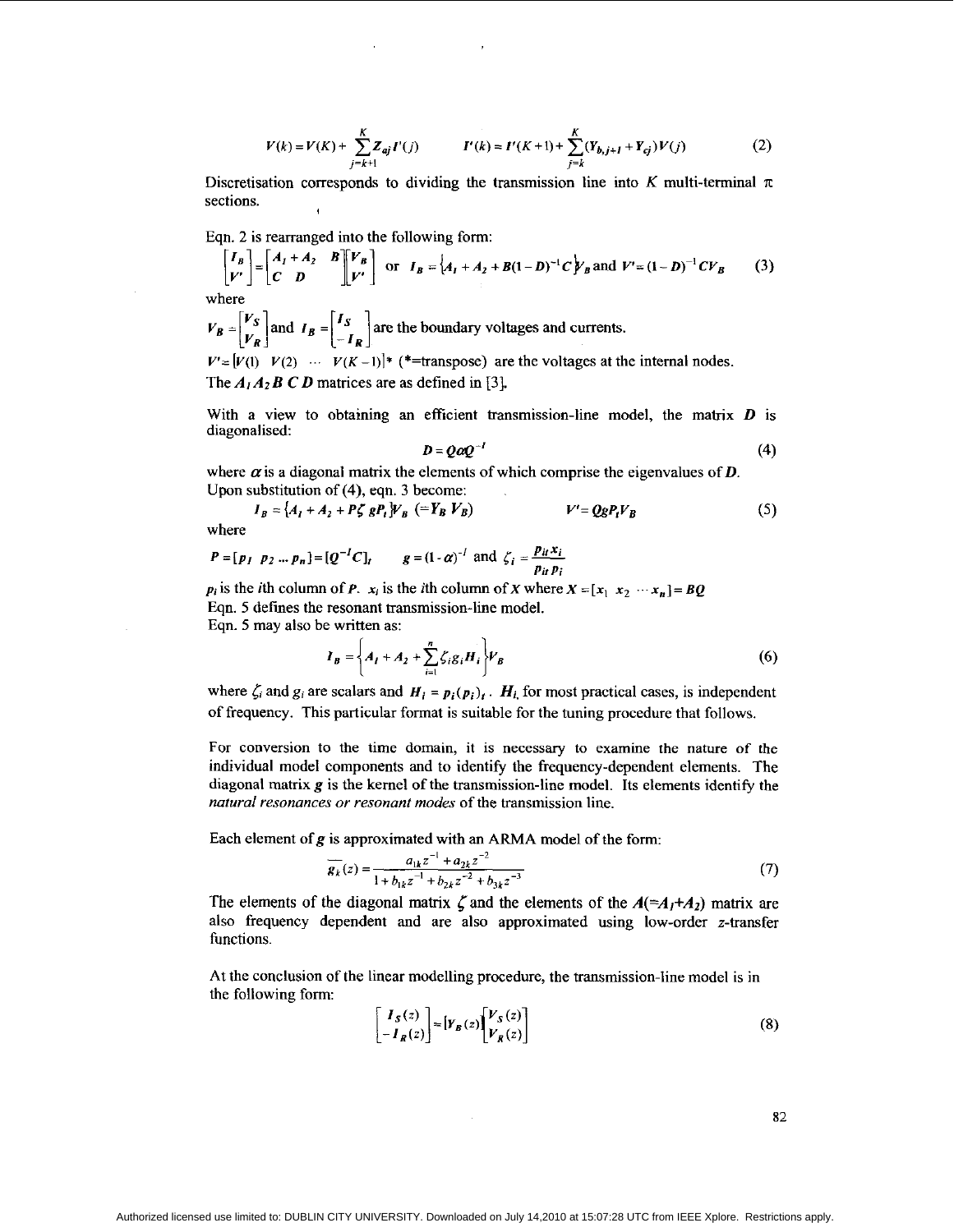This format translates directly to the time domain yielding:

$$
\begin{bmatrix} i_S \\ -i_R \end{bmatrix}' = \begin{bmatrix} y_{B11} & y_{B12} \\ y_{B21} & y_{B22} \end{bmatrix} \begin{bmatrix} v_S \\ v_R \end{bmatrix}' + \begin{bmatrix} i_{hisJ} \\ i_{his2} \end{bmatrix}' \tag{9}
$$

where the elements of the  $y_B$  matrix are determined from the coefficients of the ARMA models and the history currents are dependent only on past values of the terminal voltages and currents.

## **3. TUNING TO MEASURED DATA**

The structure of the transmission-line model described in Section 2 is such that it is readily amenable to tuning to fit measured admittance results. An initial model is developed based on a rough estimate of the transmission-line parameters (or simply an arbitrary estimate of the resonant model parameters). Owing to the structure of the new model, the regions of the frequency spectrum in which particular terms dominate are known. For example, the first term in the summation in (6) dominates in the region around the resonant frequency of the first mode. Hence, only the terms dominant in a frequency region need to be tuned in that region. The tuning process involves adjustment of the coefficients of the approximating functions used in the initial timedomain model for the elements of the  $\zeta$  and  $A_1$  and  $A_2$  matrices and the systematic adjustment of the poles of the approximating ARMA transfer functions for the *gi.*  Adjustment of the angle of the poles alters the location of the resonances while adjustment of the radius. of the poles alters the damping. Standard optimisation procedures can be used to fine-tune the process. For example, Fig. la shows an initial amplitude spectrum superimposed on a simulated measured result. Fig. lb shows the around the resonant frequency of the first mode. Hence, only the terms dominant in a frequency region need to be tuned in that region. The tuning process involves adjustment of the coefficients of the  $\zeta$  and  $A_I$  and



Fig. la Estimated amplitude spectrum superimposed on exact result Fig. lb Amplitude spectrum from tuned model superimposed on exact result

# **4. STATE-SPACE FORMULATION AND MODEL REDUCTION**

While the individual ARMA models for each element in the tuned transmission-line model obtained as described in Section 3 are of low order, the overall order of the elements of  $Y_B(z)$  in eqn. 8 may be quite high. Consequently, this section suggests a strategy for reducing the order of the model significantly thereby obtaining significant gains in efficiency. The first step involves rearranging eqn. 9 into the form of a statespace representation. 1.e.

$$
x(k+1) = Fx(k) + Gu(k) \quad F \in \mathbb{R}^{n \times n}, x, G \in \mathbb{R}^n, u \in \mathbb{R}
$$
  

$$
y(k) = Hx(k) \quad y \in \mathbb{R}, H \in \mathbb{R}^n
$$
 (10)

The common techniques such as canonical controllability and canonical observahility realisations for conversion to a state-space are abandoned for a different conversion